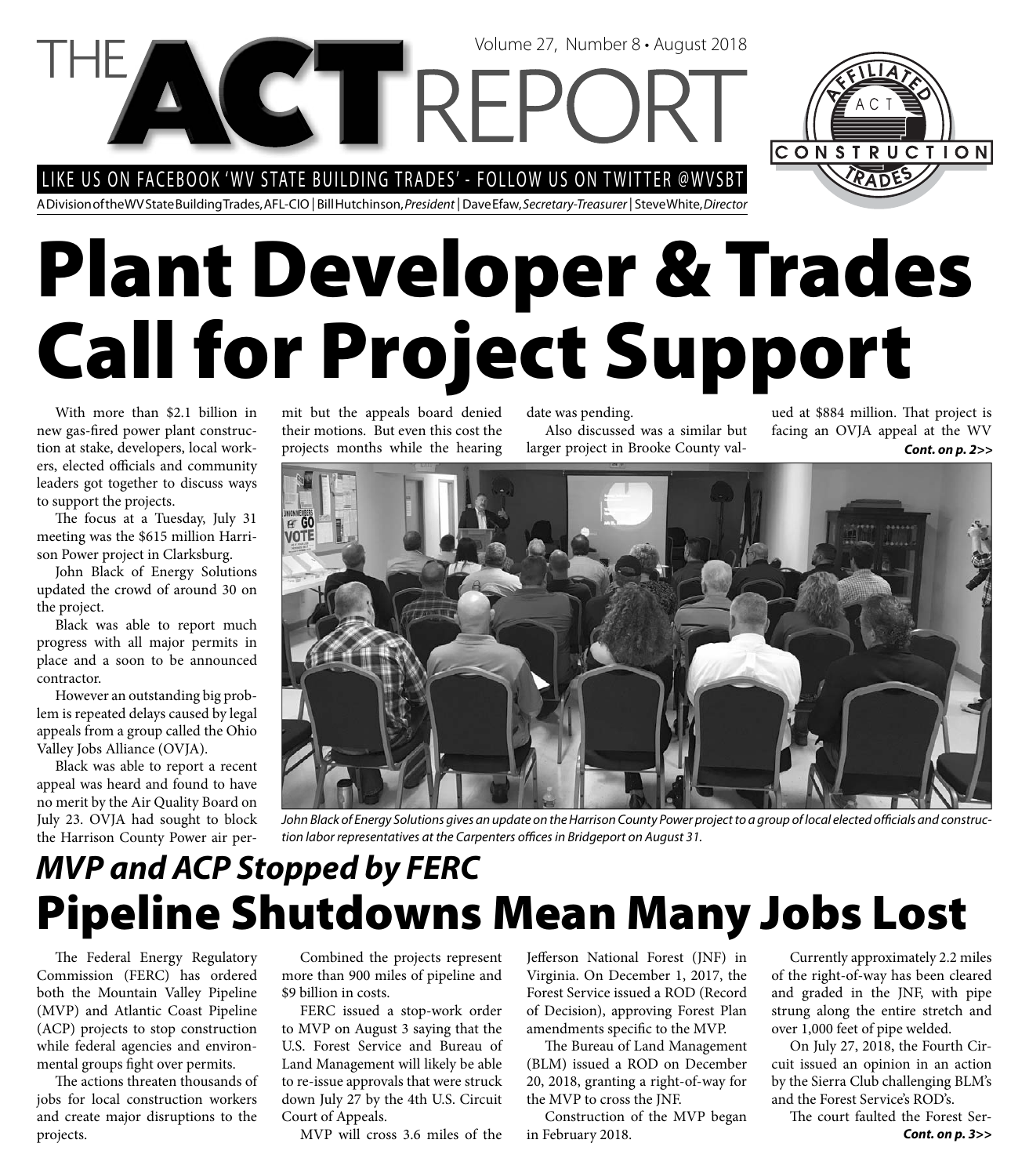### **New Asbestos Rules**

Conflicting news reports about new EPA rules to review asbestos in manufactured products is raising much concern among construction workers and families.

In June, the Environmental Protection Agency announced it would review applications for new uses of asbestos.

Many had thought the product banned after it was linked to cancer in the 1970's but it was not.

According to the EPA the rule makes it clear they can review products like floor tiles, reinforced plastics and roofing felt for companies who want to use asbestos.

Without the June rule, any company could start importing or processing asbestos for these products because it is not banned.

What has added to the concern is the review process by EPA has apparently changed and is weaker than expected.

Congress and the EPA tried to completely ban asbestos in the 1980's but the 5th U.S. Circuit Court of Appeals overturned the ban in 1991.

In 2016 the Toxic Substance Con-

trol Act was strengthened by Congress and a new attempt to ban asbestos was anticipated.

Under the new law the EPA said in early 2017 they would re-evaluate 10 toxic substances including asbestos.

However EPA has changed the way reviews are done and limited investigation of indirect exposure to chemicals. For example asbestos that ends up in landfills would no longer be included in the agency's risk assessments, nor would material known to be in older buildings be considered.

The prospect of allowing the manufacture or import of products that contain asbestos is alarming to those who suffer from exposure in the workplace or have friends or family members with asbestosis and mesothelioma.

"Asbestos clearly leads to disease and death and is a horrible way to go," said Jim Cassidy, Business Manager of Insulators Local 2 in Pittsburgh. "We would be strongly opposed to any weakening of standards about asbestos use or exposure."

## **Hospice Nets \$8,500 from Industry Event**

The 25th annual Kanawha Valley Construction Labor-Management Golf Scramble raised \$8,500 for HospiceCare, a nonprofit organization serving 16 counties in West Virginia with end of life services.

The Kanawha Valley Builder Association and the Charleston Building and Construction Trades Council have teamed up over the years to raise funds for community services.

According to Paul Breedlove, Business Manager of the Charleston Building Trades, HospiceCare has

been the recipient of the effort for many years because of the valuable services they bring to the region.

Services include 24/7 skilled nurses, pain management, Certified Nursing Assistants to provide bathing, dressing and other personal care for patients, support for family caregivers, spiritual and emotional support from HospiceCare chaplains and counselors.

For more information about HospiceCare visit their web site www. hospicecarewv.org.



Paul Breedlove (right) and Luther Lasure, Executive Director of the Kanawha Valley Builders Association present an \$8,500 check to Larry Robertson of HospiceCare.

### *Plant Developer*

#### *Continued from Page 1*

Supreme Court regarding their siting permit from the Public Service Commission.

ACT's Steve White spoke about the anticipated jobs and payroll from the projects noting the Harrison project alone would create around \$70 million in construction wages and benefits.

When considering the Harrison, Brooke and Moundsville projects together more than \$215 million in wages and benefits for local workers are at stake.

The \$615 million Moundsville project was set back due to appeals from OVJA which ultimately were denied. So far, at the end of the process, none of OVJA's appeals have been upheld.

The total economic impact expected from each project is much larger than construction workers

wages because the developers have committed to hiring local workers and because there are other workers and companies involved in a project of this magnitude.

"We want to help this project and others get started," said Mike Jenkins of the Keystone-Mountain-Lakes Regional Council of Carpenters. Jenkins organized the event and hosted it at the KML offices in Bridgeport.

In various proceedings it has come to light that Murray Energy has funded the lawyers used by OVJA. At the meeting it was unclear what the point could be.

"If these projects are stopped in West Virginia there is no evidence it will lead to more coal being sold," said ACT's Steve White. "It likely will only mean more gas plants will be built in surrounding states and West Virginia is left with nothing."

# **Boilermakers 2018**



On July 27 Boilermakers Local 667 graduated 14 apprentices from their program. Pictured are (from left) Sherman Bennett, Tracy Marrs, Todd Flint, Ben Matthews, Jeremiah Twyman, John Brosky, Jonathan Westfall, Tim Sapp, Zachary Cheuvront, Jerry Black, Elvis Gordon, David Anthony, Erik Compton, and Devin Edwards.

The four year apprenticeship program is based in Winfield and covers the entire state of West Virginia. "We are proud of the new journeymen and journeywomen who completed our apprenticeship program and are now among the most highly skilled Boilermakers in the country," said Matt Kennedy, Training Coordinator for Local 667.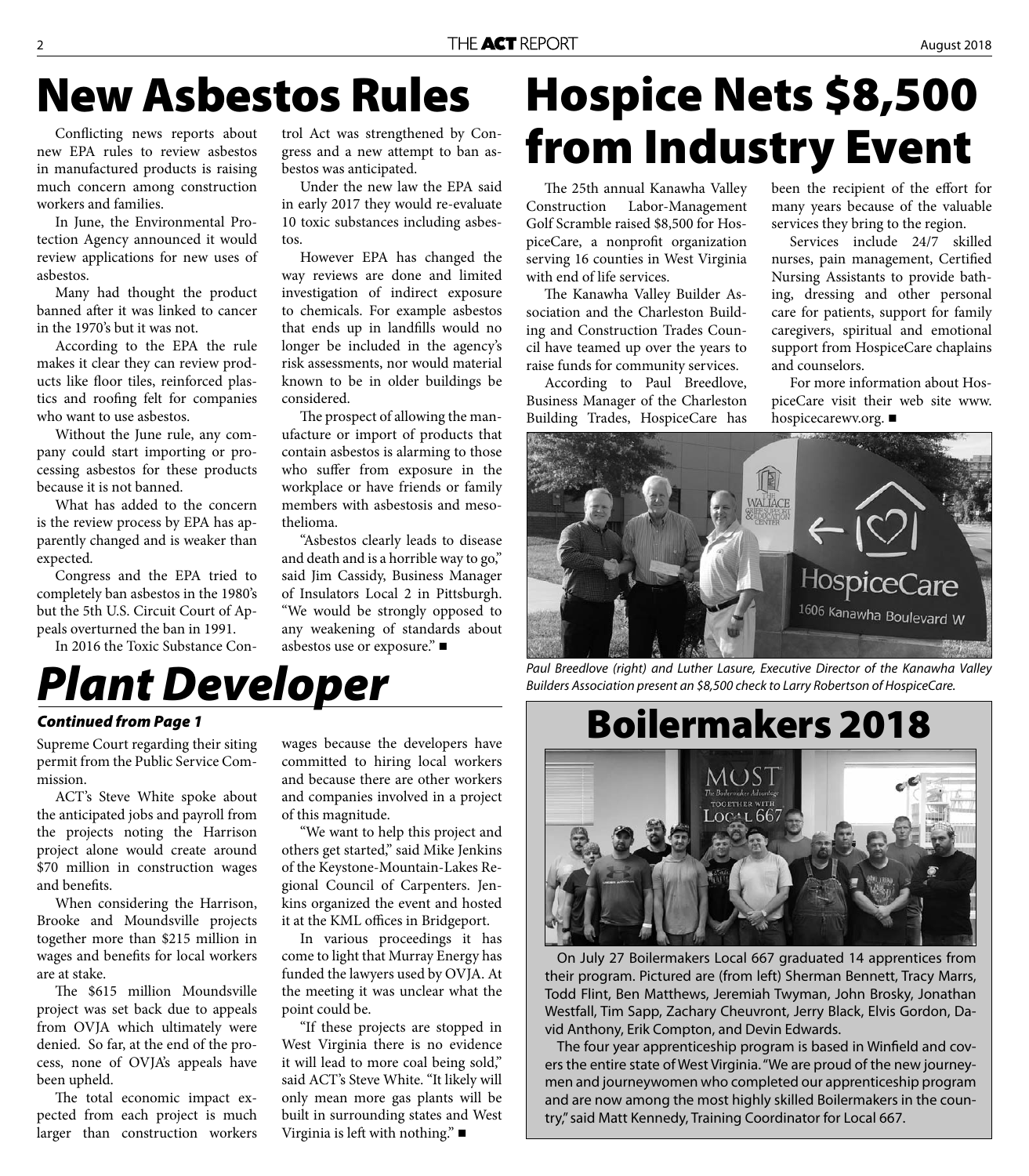### **Trade Endorsement November Election Vice for not explicitly saying why it**

See our website www.actwv.org for a complete list of 2018 endorsed candidates.

There are 9 candidates affiliated with the WV State Building Trades.

Below is a profile of three. We will profile the rest in later issues.

**Phil Diserio** is running for re-

election to the House of Delegates in District 2 which is most of Brooke County and a part of Ohio County.



A 34 year member of the International Brotherhood of Electrical Workers, Diserio was appointed to the House in 2012.

He then won election later in 2012, lost in 2014 and came back to win in 2016.

"Of course we must restore prevailing wage and repeal the so-called right-to-work. I also want to focus on workplace safety which is very important to me," said Diserio.

Diserio's brother was killed on a construction job, and he told the story of how he had to tell his mother that fact while leading the fight to pass a law requiring OSHA 10 training for public construction projects.

**Scott Brewer** is a 40-year member

of the Keystone-Mountain-Lakes Regional Council of Carpenters and is running for re-election to the



House 13th District which covers parts of Mason, Jackson and Putnam Counties. He first won in the 2016 election.

"I'm running for reelection to restore a voice for working women and men in West Virginia" said Brewer.

"My first day on the job was May 8, 1978 and I have a unique perspective of how working people live and work in their communities and what they need to succeed."

Brewer plans to visit more than 5,000 homes in Mason, Jackson and Putnam counties to hear from voters about their concerns and what they need from their representative.

**Dave Walker** is a 43 year member

gineers Local 132 and is running for the House of Delegates in the 33rd District.



The district covers all of Clay and Calhoun Counties and part of Gilmer County.

Walker served in the House from 2009 until 2014 but was defeated in his bid for re-election in 2014.

In 2016 Walker was flooded out but still came within 100 votes of winning.

"Elections have consequences and since 2014 we have all seen the attack on workers and unions," said Walker.

"It's about 'we the people' not corporate profits and I aim to get back in as a Delegate to represent working people."

## *Pipeline Shutdowns*

#### *Continued from Page 1*

accepted MVP's sedimentation estimates after the agency had raised concerns regarding those estimates.

In addition, because the MVP could not comply with the specific Forest Plan standards for soils and riparian areas (between a river and land), the Forest Service approved an amended project-specific plan.

The court held the Forest Service did not document how the plan would meet the regulatory standards because of deficiencies the Court found in the sedimentation analysis.

Supporters of the project are asking the Forest Service to quickly address the issues, address the courts concerns about sediments and then reissue the ROD's.

"We have contacted most of our elected officials and asked for their help to get our people back to work," said Craig Harvey, Business Manager for the Appalachian Laborers District Council.

Senator Joe Manchin has sent a letter dated August 13 to FERC urging them to reconsider their total shut down order and consider the effect it has on construction workers. " thousands of workers and dozens of communities are in need of certainty as soon as possible with respect to these two projects" wrote Manchin.

According to Harvey there are approximately 6,000 workers in both West Virginia and Virginia currently building the MVP.

In a similar action on August 10 FERC ordered work to halt on the ACP while a different set of permits is reviewed.

At issue is the 4th Circuit of the U.S. Court of Appeals order on August 6 vacating a right-of-way permit from the National Park Service and the Incidental Take Statement issued by the U.S. Fish and Wildlife Service.

This follows a May 15 ruling by the 4th Circuit saying the U.S. Fish and Wildlife Service had failed to set clear limits for impact on threatened or endangered species.

In the August 10 letter shutting down the project FERC wrote "There is no reason to believe that the NPS, as the land managing agency, will not be able to comply with the Court's instructions and to ultimately issue a new right-of-way grant that satisfies the court's requirements, or that FWS will not be able to issue an Incidental Take Statement that does likewise."

The disruption of both projects has hurt local construction workers significantly.

"It's extremely unfair that thousands of local workers are facing layoffs, and plenty of uncertainty of where and when they can go to work," said Chuck Parker, Business Manager for Operating Engineers Local 132.

Parker expects the projects to be approved but expressed frustration about the negative impact on workers.

"Our members have invested time and money to be on these jobs and now they are told to wait and lose money while some Washington DC bureaucrats and the environmentalists argue. The disrespect for workers and their families is sickening."

# **Plumbers & Pipefitters 625 Apprenticeship**

NAME OF PROGRAM: Charleston JATC of Plumbers & Pipefitters Local Union 625

WHERE TO APPLY: 3601 James Ave, Charleston, WV 25387

WHEN TO APPLY: Wednesday & Thursday, September 12-13, 2018 Tuesday & Wednesday, September 18-19, 2018

HOURS TO APPLY: 9:00 AM to 2:00 PM - On listed days only (\$35 Application fee, when you return your application)

MINIMUM QUALIFICATIONS:

AGE: 17 years of age at the time of application, and must be 18 prior to being indentured by the JATC.

EDUCATION: High School Diploma or Equivalent.

PHYSICAL: Must be physically able to perform the work of the trade.

A Drug test will be required.

DRIVERS' LICENSE: Must have valid Driver's license.

APTITUDE: Must score standard level on TABE test administered by WorkForce WV.

APPLICATION RETURN: All applications must be returned by October 26, 2018. No applications will be accepted after the cut-off date.

A copy of the applicant's birth certificate, high school transcript of grades, high school diploma or Equivalent and scores, DD2-14 Form \*if former Military, and valid driver's license will be requested at the time of application. {ONLY COPIES WILL BE ACCEPTED}

The Recruitment, selection, employment and training of apprentices shall be without discrimination because of race, color, religion, national origin or sex.